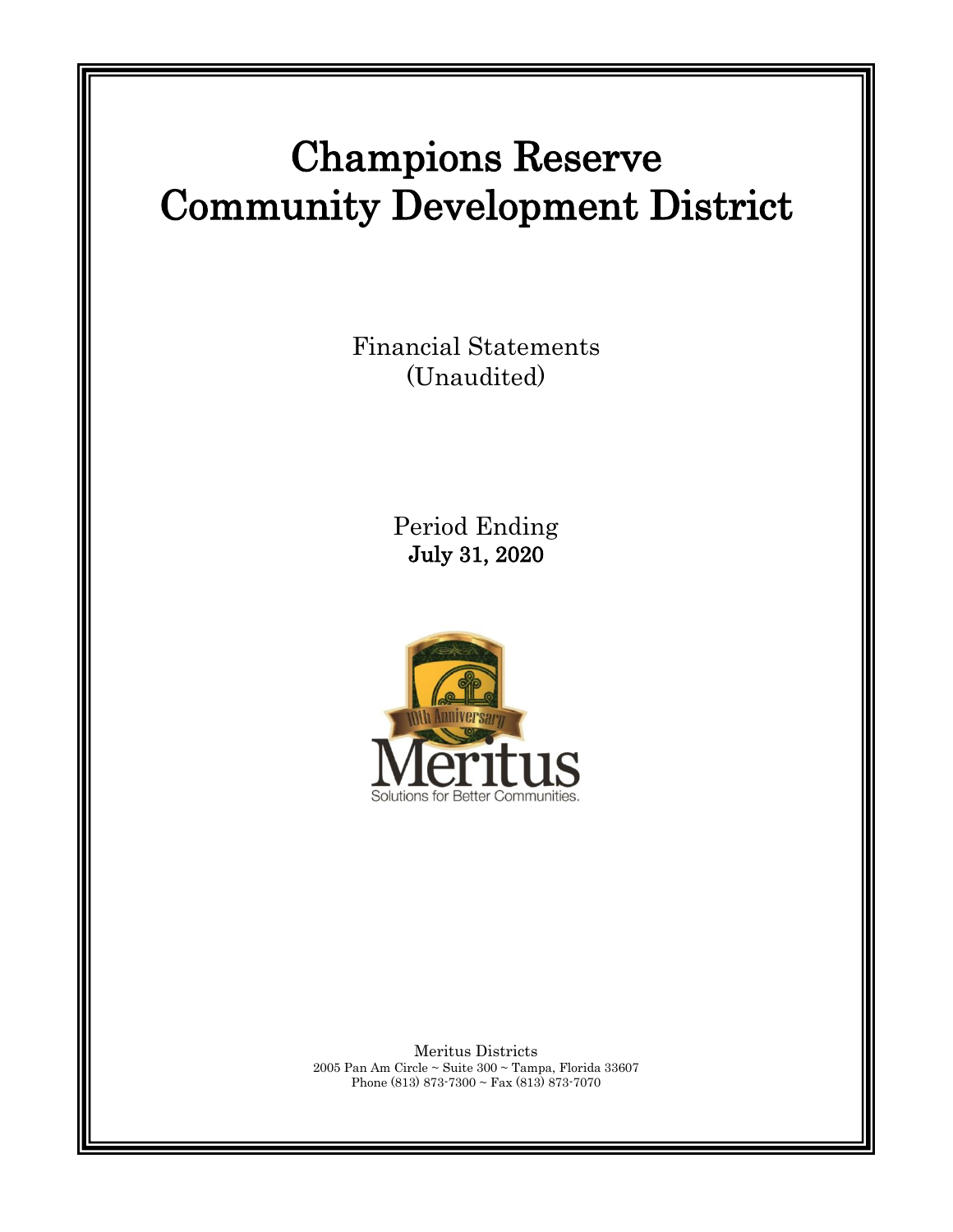## Champions Reserve CDD **Fund Report**

As of 7/31/2020 (In Whole Numbers)

|                                            | General Fund     | Debt Service Fund -<br>Series 2016 | <b>General Fixed Assets</b> | General Long-Term<br>Debt | Total            |
|--------------------------------------------|------------------|------------------------------------|-----------------------------|---------------------------|------------------|
| Assets                                     |                  |                                    |                             |                           |                  |
| Cash--Operating Account                    | 21,057           | $\mathbf{0}$                       | $\mathbf{0}$                | $\theta$                  | 21,057           |
| Due From Developer                         | $\mathbf{0}$     | $\Omega$                           | $\Omega$                    | $\mathbf{0}$              | $\mathbf{0}$     |
| Due From General Fund                      | $\theta$         | $\Omega$                           | $\Omega$                    | $\Omega$                  | $\theta$         |
| Due From Debt Service                      | $\mathbf{0}$     | $\Omega$                           | $\Omega$                    | $\overline{0}$            | $\Omega$         |
| Investments - Revenue 2016 (5000)          | $\Omega$         | 118,488                            | $\Omega$                    | 0                         | 118,488          |
| Investments - Interest 2016 (5001)         | $\Omega$         | $\overline{0}$                     | $\Omega$                    | $\Omega$                  | $\theta$         |
| Investments - Sinking 2016 (5002)          | $\mathbf{0}$     | $\overline{0}$                     | $\Omega$                    | $\mathbf{0}$              | $\Omega$         |
| Investments - Reserve 2016 (5003)          | $\Omega$         | 181,313                            | $\theta$                    | $\mathbf{0}$              | 181,313          |
| Prepaid Items                              | $\Omega$         | $\overline{0}$                     | $\Omega$                    | $\Omega$                  | $\mathbf{0}$     |
| Prepaid General Liability Insurance        | $\Omega$         | $\Omega$                           | ∩                           | 0                         | $\theta$         |
| Prepaid Professional Liability Insurance   | $\Omega$         | 0                                  | $\Omega$                    | $\Omega$                  | $\theta$         |
| Prepaid Trustee Fees                       | 3,365            |                                    | $\theta$                    |                           | 3,365            |
| Prepaid Property Insurance                 | $\Omega$         |                                    | $\Omega$                    | 0                         | $\Omega$         |
| Construction Work in Progress              | $\Omega$         | $\Omega$                           | 2,330,568                   | $\Omega$                  | 2,330,568        |
| Amount Available-Debt Service              | $\Omega$         | 0                                  | $\mathbf{0}$                | 259,497                   | 259,497          |
| Amount To Be Provided--Debt Service        | $\overline{0}$   | $\overline{0}$                     | $\mathbf{0}$                | 2,375,503                 | 2,375,503        |
| Other                                      | $\mathbf{0}$     | $\overline{0}$                     | $\mathbf{0}$                | $\mathbf{0}$              | $\boldsymbol{0}$ |
| <b>Total Assets</b>                        | 24,422           | 299,800                            | 2,330,568                   | 2,635,000                 | 5,289,790        |
| Liabilities                                |                  |                                    |                             |                           |                  |
| Accounts Payable                           | 6,828            | $\boldsymbol{0}$                   | $\theta$                    | $\mathbf{0}$              | 6,828            |
| Accounts Payble-Other                      | $\mathbf{0}$     | $\Omega$                           | $\theta$                    | $\Omega$                  | $\Omega$         |
| Due To General Fund                        | $\theta$         | 0                                  | 0                           | $\Omega$                  | $\Omega$         |
| Due To Debt Service Fund                   | $\mathbf{0}$     | 0                                  | $\Omega$                    | $\Omega$                  | O                |
| Accrued Expenses Payable                   | $\Omega$         |                                    | 0                           | 0                         | O                |
| Deposits                                   | $\Omega$         |                                    | 0                           | 0                         | 0                |
| Due to Developer                           |                  |                                    | 0                           |                           |                  |
| Other Current Liabilities                  | $\Omega$         | $\Omega$                           | $\mathbf{0}$                | $\Omega$                  |                  |
| Revenue Bond--Long Term--Series 2016       | $\theta$         | $\Omega$                           | $\Omega$                    | 2,635,000                 | 2,635,000        |
| <b>Unearned Revenues</b>                   | $\overline{0}$   | $\overline{0}$                     | $\mathbf{0}$                | $\overline{0}$            | $\mathbf{0}$     |
| <b>Total Liabilities</b>                   | 6,828            | $\theta$                           | $\Omega$                    | 2,635,000                 | 2,641,828        |
| Fund Equity & Other Credits                |                  |                                    |                             |                           |                  |
| Fund Balance-All Other Reserves            | $\boldsymbol{0}$ | 257,771                            | $\theta$                    | $\boldsymbol{0}$          | 257,771          |
| Fund Balance-Unreserved                    | 523              | $\boldsymbol{0}$                   | $\Omega$                    | $\theta$                  | 523              |
| <b>Investmeent in General Fixed Assets</b> | $\boldsymbol{0}$ | $\mathbf{0}$                       | 2,330,568                   | $\Omega$                  | 2,330,568        |
| Other                                      | 17,071           | 42,030                             | $\theta$                    | $\overline{0}$            | 59,100           |
| Total Fund Equity & Other Credits          | 17,594           | 299,800                            | 2,330,568                   | $\overline{0}$            | 2,647,962        |
| Total Liabilities & Fund Equity            | 24,422           | 299,800                            | 2,330,568                   | 2,635,000                 | 5,289,790        |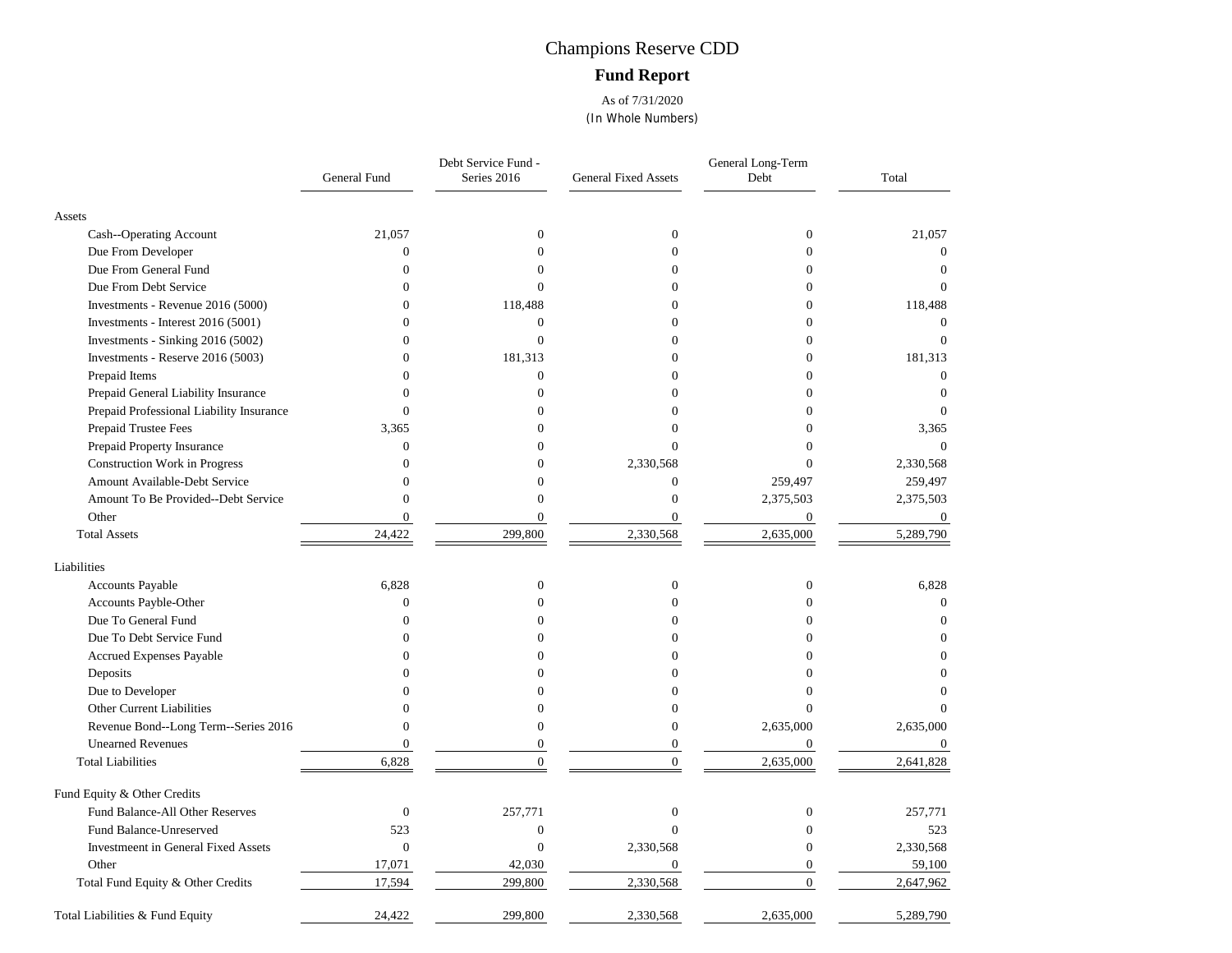### **Statement of R&E**

#### 001 - General Fund From 10/1/2019 Through 7/31/2020 (In Whole Numbers)

|                                               | Total Budget -<br>Original | <b>Current Period</b><br>Actual | <b>Total Budget</b><br>Variance -<br>Original | Percent Total<br><b>Budget</b><br>Remaining -<br>Original |
|-----------------------------------------------|----------------------------|---------------------------------|-----------------------------------------------|-----------------------------------------------------------|
| Revenues                                      |                            |                                 |                                               |                                                           |
| Special Assessments - Service Charges         |                            |                                 |                                               |                                                           |
| O&M Assessments-Tax Roll                      | 50,200                     | 50,414                          | 214                                           | $0\%$                                                     |
| <b>Interest Earnings</b>                      |                            |                                 |                                               |                                                           |
| <b>Interest Earnings</b>                      | $\boldsymbol{0}$           | 12                              | 12                                            | $0\%$                                                     |
| Contribution & Donations From Private Sources |                            |                                 |                                               |                                                           |
| Developer Contribution                        | $\mathbf{0}$               | 10,481                          | 10,481                                        | $0\%$                                                     |
| <b>Total Revenues</b>                         | 50,200                     | 60,908                          | 10,708                                        | 21 %                                                      |
| Expenditures                                  |                            |                                 |                                               |                                                           |
| Financial & Administrative                    |                            |                                 |                                               |                                                           |
| District Manager                              | 27,500                     | 22,917                          | 4,583                                         | 17 %                                                      |
| District Engineer                             | 500                        | 63                              | 438                                           | 88 %                                                      |
| Disclosure Report                             | 3,000                      | 1,500                           | 1,500                                         | 50 %                                                      |
| <b>Trustee Fees</b>                           | 4,500                      | 3,369                           | 1,131                                         | 25 %                                                      |
| <b>Auditing Services</b>                      | 5,500                      | 3,923                           | 1,577                                         | 29 %                                                      |
| Postage, Phone, Faxes, Copies                 | 250                        | 3                               | 247                                           | 99 %                                                      |
| Public Officials Insurance                    | 1,378                      | 2,050                           | (672)                                         | (49)%                                                     |
| <b>Legal Advertising</b>                      | 700                        | 1,306                           | (606)                                         | (87)%                                                     |
| <b>Bank Fees</b>                              | 200                        | 104                             | 96                                            | 48 %                                                      |
| Dues, Licenses, & Fees                        | 175                        | 215                             | (40)                                          | (23)%                                                     |
| Web Administration                            | 500                        | 417                             | 83                                            | 17 %                                                      |
| Legal Counsel                                 |                            |                                 |                                               |                                                           |
| <b>District Counsel</b>                       | 1,600                      | 2,788                           | (1, 188)                                      | (74)%                                                     |
| Other Physical Environment                    |                            |                                 |                                               |                                                           |
| Property & Casualty Insurance                 | 4,397                      | 5,184                           | (787)                                         | (18)%                                                     |
| <b>Total Expenditures</b>                     | 50,200                     | 43,837                          | 6,363                                         | 13 %                                                      |
| Excess of Revenues Over (Under) Expenditures  | $\boldsymbol{0}$           | 17,071                          | 17,071                                        | $0\%$                                                     |
| Fund Balance, Beginning of Period             |                            |                                 |                                               |                                                           |
|                                               | $\mathbf{0}$               | 523                             | 523                                           | $0\%$                                                     |
| Fund Balance, End of Period                   | $\boldsymbol{0}$           | 17,594                          | 17,594                                        | $0\%$                                                     |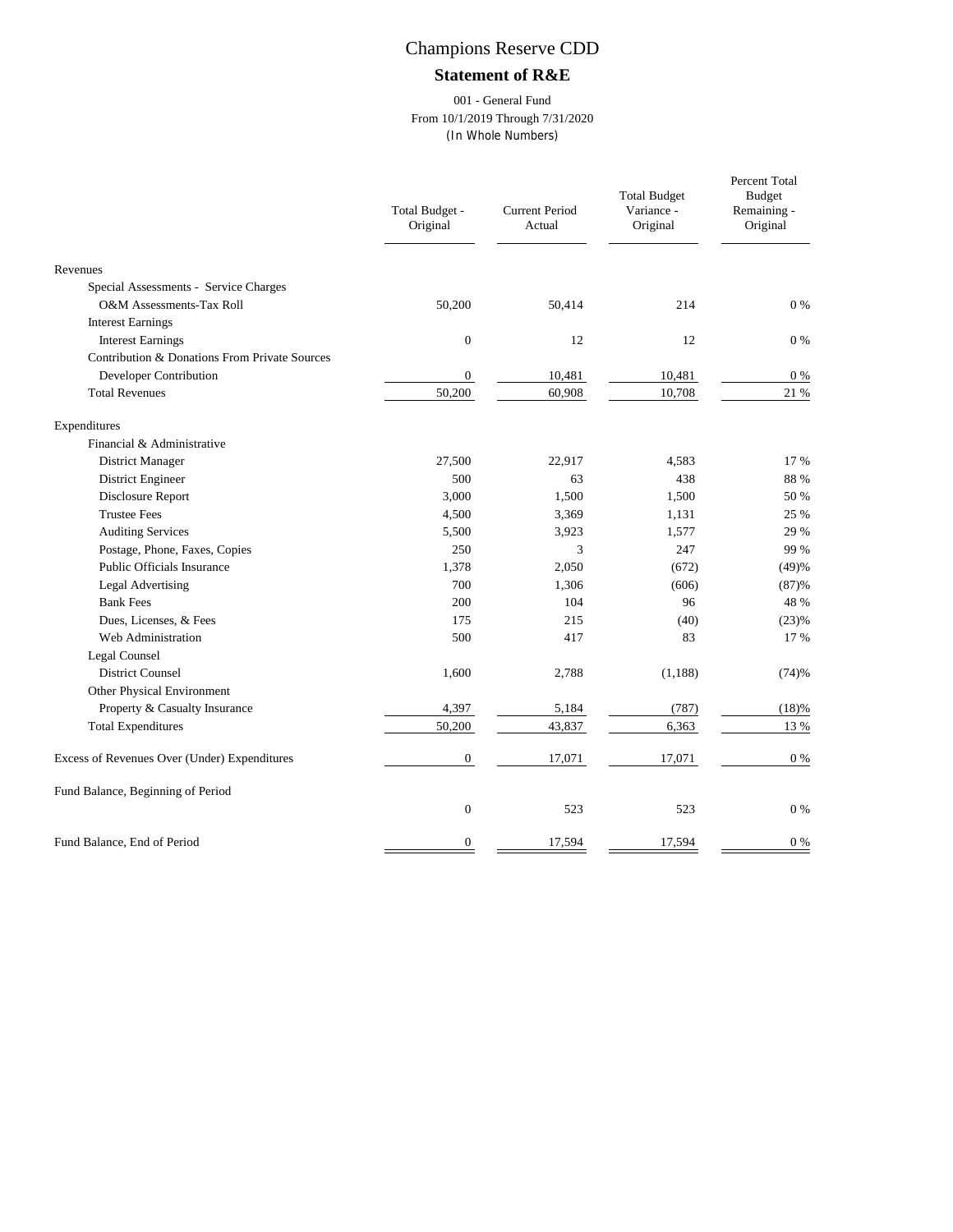#### **Statement of R&E**

200 - Debt Service Fund - Series 2016 From 10/1/2019 Through 7/31/2020 (In Whole Numbers)

|                                              | Total Budget -<br>Original | <b>Current Period</b><br>Actual | <b>Total Budget</b><br>Variance -<br>Original | Percent Total<br><b>Budget</b><br>Remaining -<br>Original |
|----------------------------------------------|----------------------------|---------------------------------|-----------------------------------------------|-----------------------------------------------------------|
| Revenues                                     |                            |                                 |                                               |                                                           |
| Special Assessments - Capital Improvements   |                            |                                 |                                               |                                                           |
| Debt Serivce Assessments-Tax Roll            | 177,938                    | 182,057                         | 4,119                                         | 2 %                                                       |
| Debt Service Assessments-Developer           | $\Omega$                   | 38,601                          | 38,601                                        | $0\%$                                                     |
| <b>Interest Earnings</b>                     |                            |                                 |                                               |                                                           |
| <b>Interest Earnings</b>                     | $\mathbf{0}$               | 215                             | 215                                           | $0\%$                                                     |
| <b>Total Revenues</b>                        | 177,938                    | 220,873                         | 42,935                                        | 24 %                                                      |
| Expenditures                                 |                            |                                 |                                               |                                                           |
| Debt Service Payments                        |                            |                                 |                                               |                                                           |
| <b>Interest</b>                              | 127,938                    | 128,844                         | (906)                                         | (1)%                                                      |
| Principal                                    | 50,000                     | 50,000                          | $\mathbf{0}$                                  | $0\%$                                                     |
| <b>Total Expenditures</b>                    | 177,938                    | 178,844                         | (906)                                         | (1)%                                                      |
| Excess of Revenues Over (Under) Expenditures | $\mathbf{0}$               | 42,030                          | 42,030                                        | $0\%$                                                     |
| Fund Balance, Beginning of Period            |                            |                                 |                                               |                                                           |
|                                              | $\mathbf{0}$               | 257,771                         | 257,771                                       | $0\%$                                                     |
| Fund Balance, End of Period                  | $\mathbf{0}$               | 299,800                         | 299,800                                       | $0\ \%$                                                   |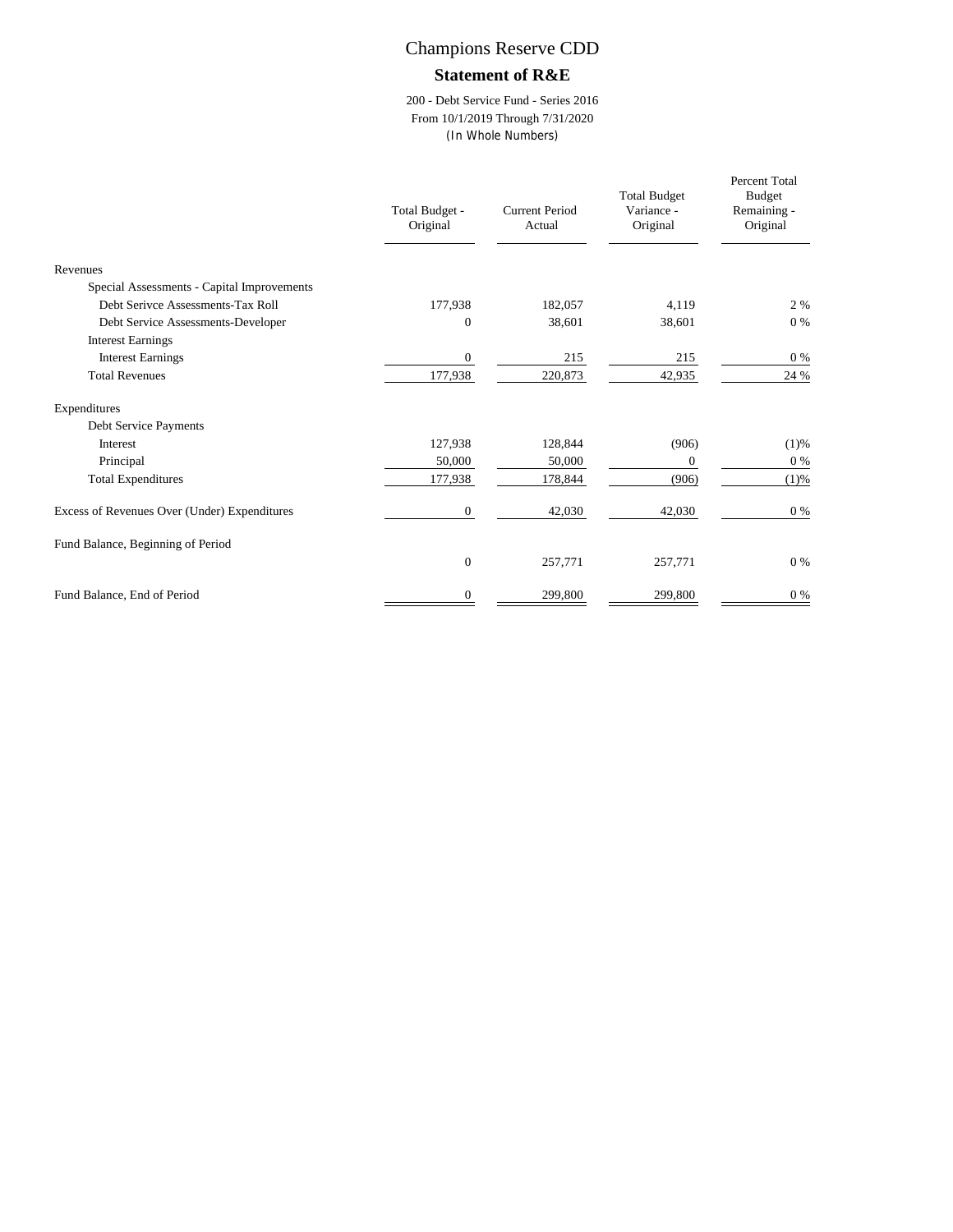#### **Statement of R&E**

900 - General Fixed Assets From 10/1/2019 Through 7/31/2020 (In Whole Numbers)

|                                   | Total Budget -<br>Original | <b>Current Period</b><br>Actual | <b>Total Budget</b><br>Variance -<br>Original | Percent Total<br><b>Budget</b><br>Remaining -<br>Original |
|-----------------------------------|----------------------------|---------------------------------|-----------------------------------------------|-----------------------------------------------------------|
| Fund Balance, Beginning of Period | $\overline{0}$             | 2,330,568                       | 2,330,568                                     | 0%                                                        |
| Fund Balance, End of Period       | $\Omega$                   | 2,330,568                       | 2,330,568                                     | 0%                                                        |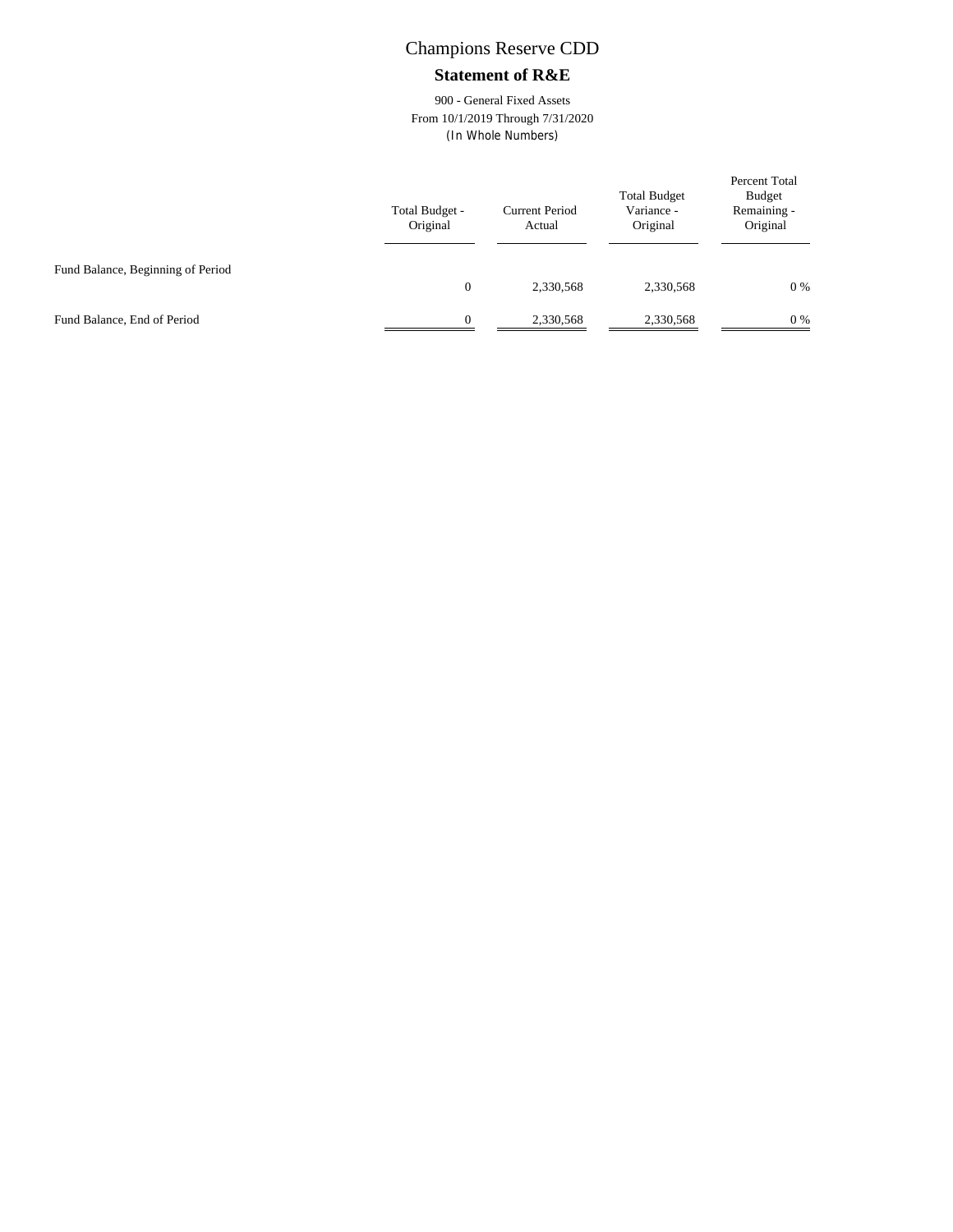#### **Statement of R&E**

950 - General Long-Term Debt From 10/1/2019 Through 7/31/2020 (In Whole Numbers)

|                                   | Total Budget -<br>Original | <b>Current Period</b><br>Actual | <b>Total Budget</b><br>Variance -<br>Original | Percent Total<br><b>Budget</b><br>Remaining -<br>Original |
|-----------------------------------|----------------------------|---------------------------------|-----------------------------------------------|-----------------------------------------------------------|
| Fund Balance, Beginning of Period | $\overline{0}$             | 2,635,000                       | 2,635,000                                     | 0%                                                        |
| Fund Balance, End of Period       | $\Omega$                   | 2,635,000                       | 2,683,795                                     | 0%                                                        |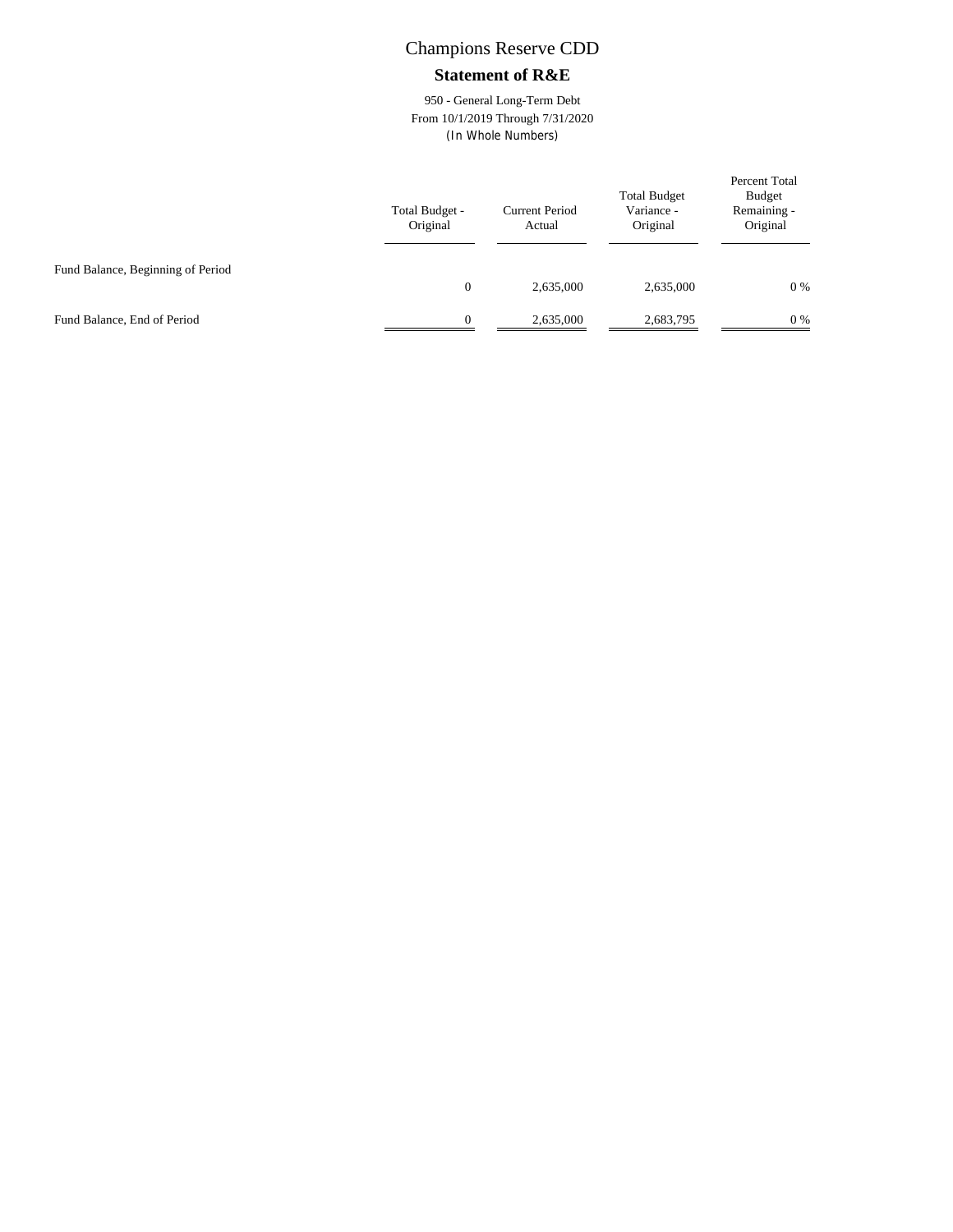#### **Summary**

**Cash Account: 10101 Cash--Operating Account Reconciliation ID: 07/31/20 Reconciliation Date: 7/31/2020 Status: Locked**

| <b>Bank Balance</b>              | 22,861.03 |
|----------------------------------|-----------|
| Less Outstanding Checks/Vouchers | 1,804.52  |
| Plus Deposits in Transit         | 0.00      |
| Plus or Minus Other Cash Items   | 0.00      |
| Plus or Minus Suspense Items     | 0.00      |
| Reconciled Bank Balance          | 21,056.51 |
| <b>Balance Per Books</b>         | 21,056.51 |
| Unreconciled Difference          | 0.00      |

**Click the Next Page toolbar button to view details.**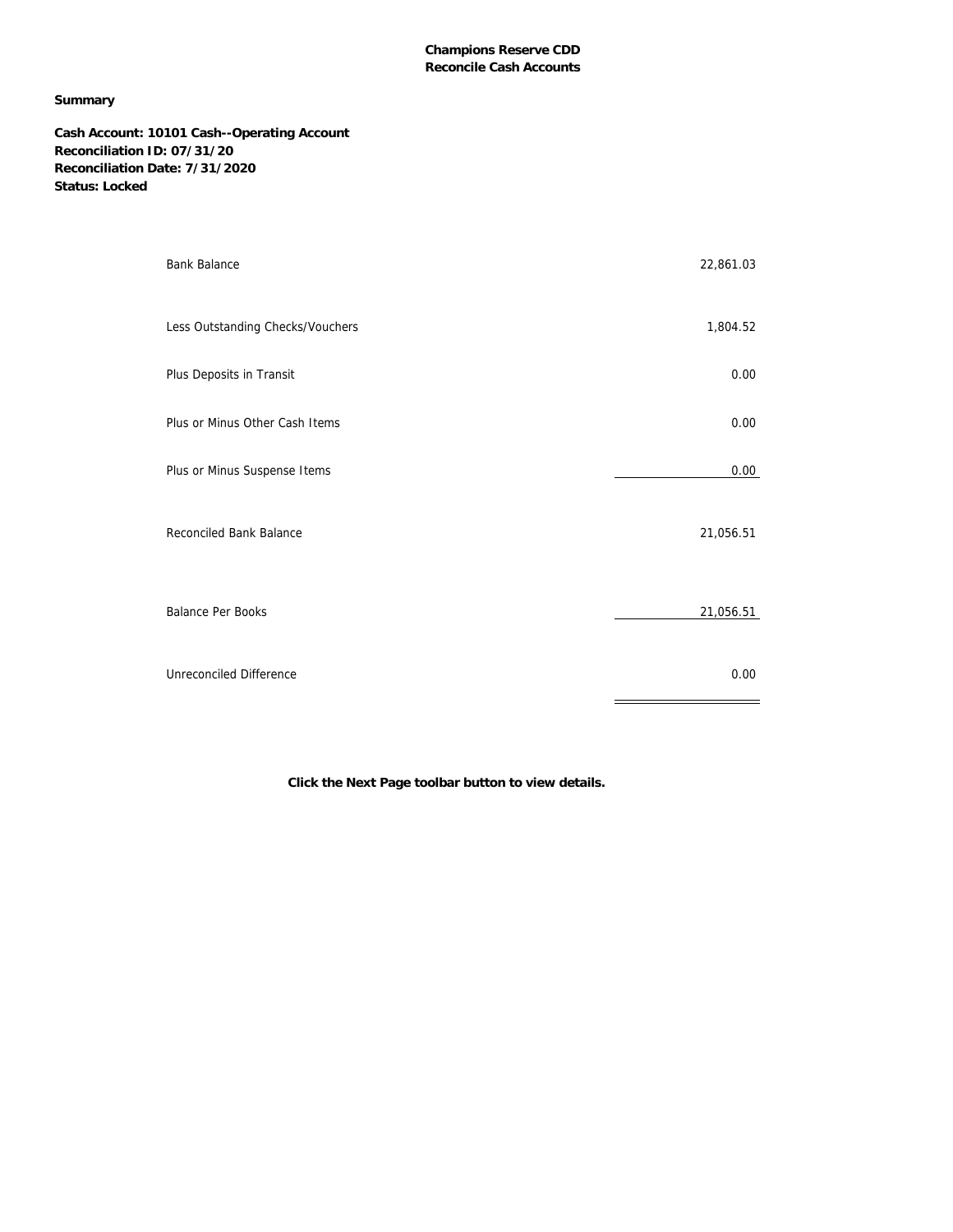**Detail**

**Cash Account: 10101 Cash--Operating Account Reconciliation ID: 07/31/20 Reconciliation Date: 7/31/2020 Status: Locked**

#### **Outstanding Checks/Vouchers**

| Document Number             | Document Date | Document Description               | Document Amount | Payee                 |
|-----------------------------|---------------|------------------------------------|-----------------|-----------------------|
| 0181                        | 7/16/2020     | Series 2016 FY20 Tax Dist ID<br>12 | 1.804.52        | Champions Reserve CDD |
| Outstanding Checks/Vouchers |               |                                    | 1.804.52        |                       |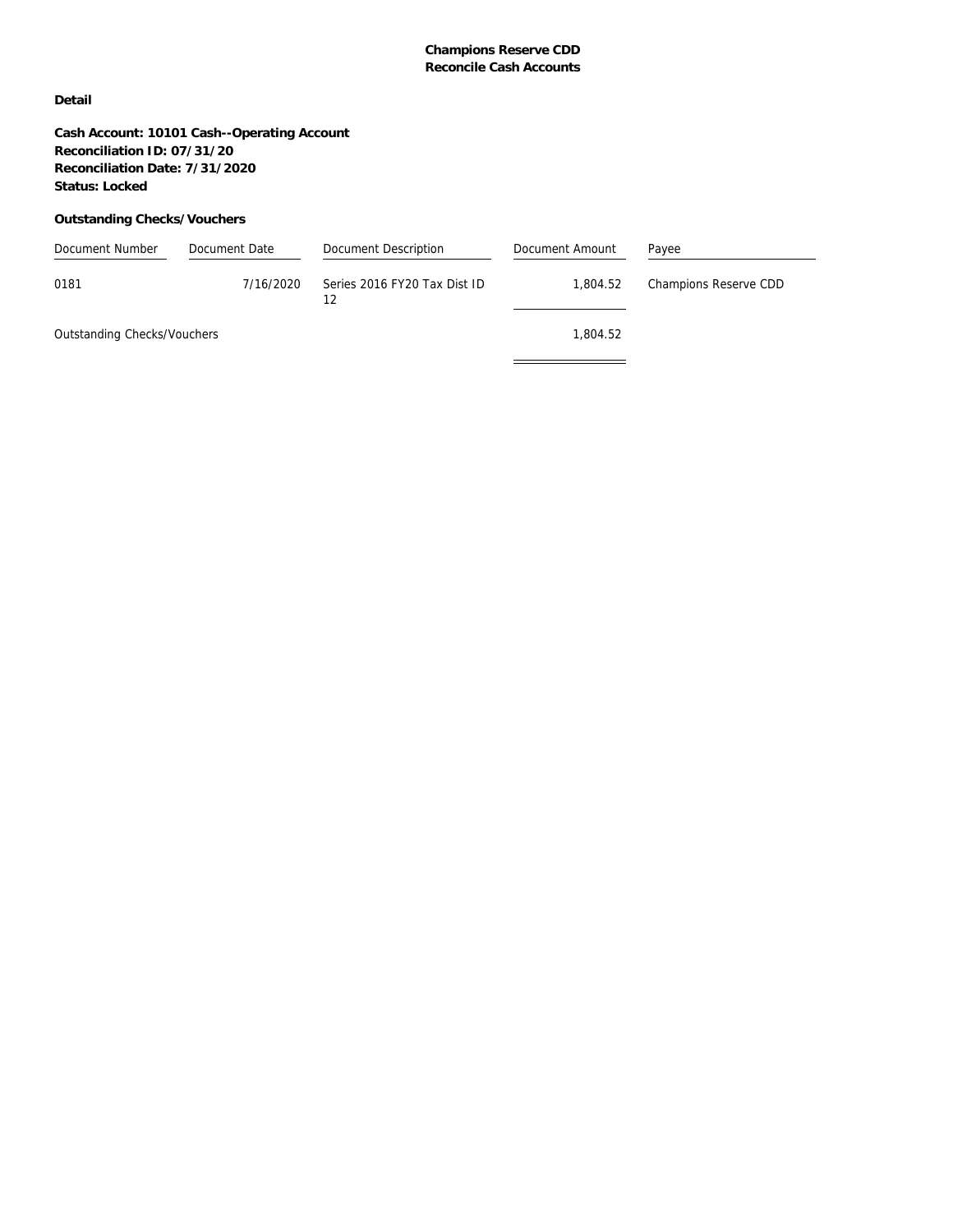#### **Detail**

**Cash Account: 10101 Cash--Operating Account Reconciliation ID: 07/31/20 Reconciliation Date: 7/31/2020 Status: Locked**

#### **Cleared Checks/Vouchers**

| Document Number         | Document Date | Document Description                     | Document Amount | Payee                               |
|-------------------------|---------------|------------------------------------------|-----------------|-------------------------------------|
| 0178                    | 6/12/2020     | Series 2016 FY20 Tax Dist ID<br>11       | 1.778.62        | Champions Reserve CDD               |
| 0180                    | 7/1/2020      | <b>System Generated</b><br>Check/Voucher | 2.333.33        | <b>Meritus Districts</b>            |
| 0182                    | 7/23/2020     | <b>System Generated</b><br>Check/Voucher | 62.50           | Hanson Walter & Associates.<br>Inc. |
| Cleared Checks/Vouchers |               |                                          | 4,174.45        |                                     |